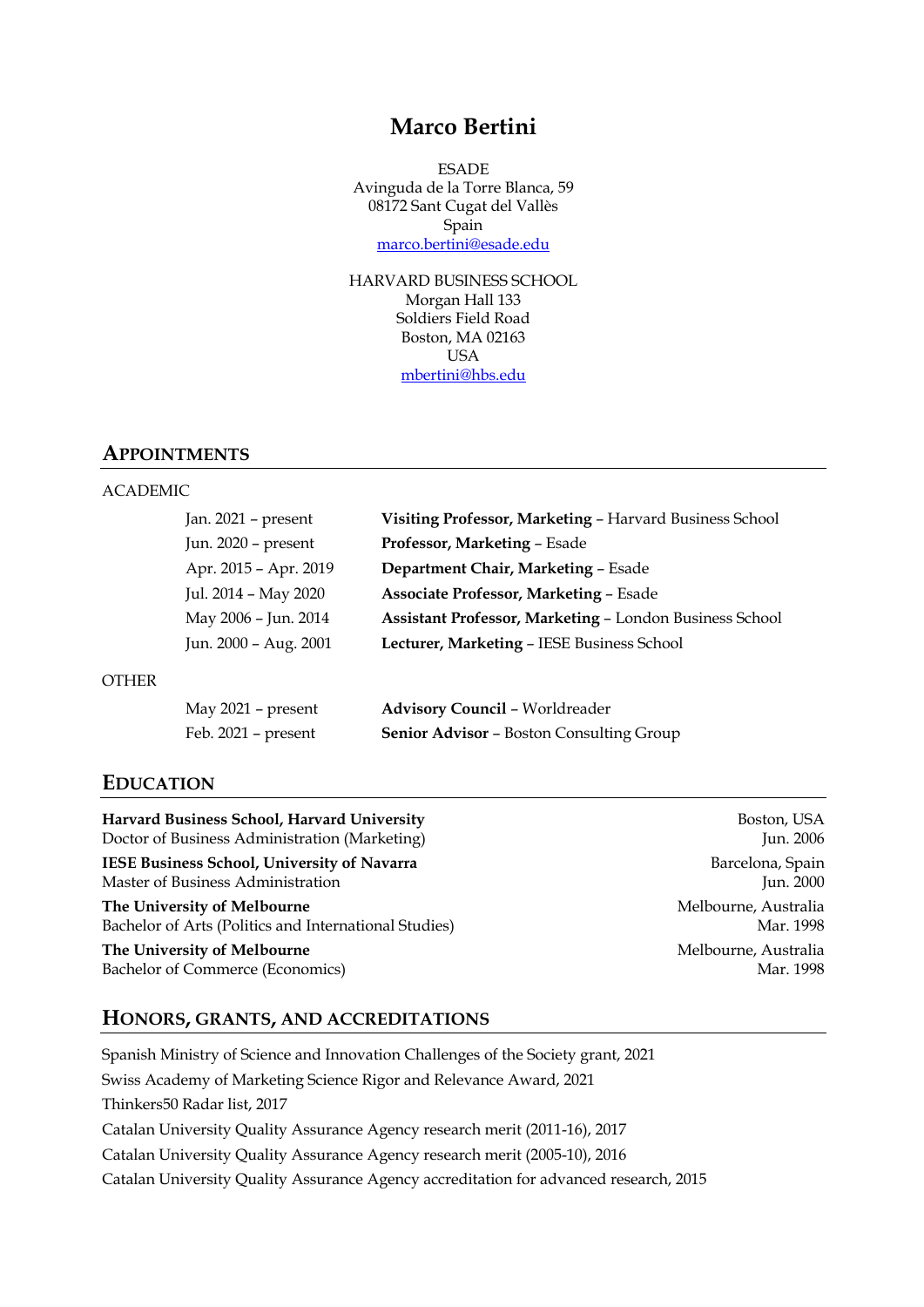London Business School Deloitte Institute of Innovation and Entrepreneurship grant, 2013 Marketing Science Institute Young Scholar, 2013 Economist Intelligence Unit Business Professor of the Year Award nominee, 2012 European Commission Marie Skłodowska-Curie Actions grant, 2011 London Business School Research and Materials Development Fund, 2006–14 American Marketing Association-Sheth Foundation Doctoral Consortium Fellow, 2005 ISMS Doctoral Consortium Fellow, 2004 Harvard Business School Graduate Fellow, 2001–6 The University of Melbourne Honors Graduate, 1998

# **RESEARCH**

# PUBLICATIONS

# *Books*

1. Bertini, Marco and Oded Koenigsberg (2020), *The Ends Game: How Smart Companies Stop Selling Products and Start Delivering Value*, Cambridge, MA: MIT Press. (Part of the "Management on the Cutting Edge" series.)

### *Articles for academia*

- 2. Bertini, Marco, Stefan Buehler, Daniel Halbheer, and Don Lehmann (2022), "Carbon Footprinting and Pricing under Climate Concerns," *Journal of Marketing*, 86 (2), forthcoming. • Winner, 2021 Swiss Academy of Marketing Science Rigor and Relevance Award.
- 3. Bertini, Marco and Aylin Aydinli (2020), "Consumer Reactance to Promotional Favors," *Journal of Retailing*, 96 (4), 578–89.
- 4. Bertini, Marco, Daniel Halbheer, and Oded Koenigsberg (2020), "Price and Quality Decisions by Self-Serving Managers," *International Journal of Research in Marketing*, 37 (2), 236–57.
- 5. Vana, Prasad, Anja Lambrecht, and Marco Bertini (2018), "Cashback is Cash Forward: Delaying a Discount to Entice Future Spending," *Journal of Marketing Research*, 55 (6), 852–68.
- 6. Spann, Martin, Robert Zeithammer, Marco Bertini, Ernan Haruvy, Sandy Jap, Oded Koenigsberg, Vincent Mak, Peter Popkowski Leszczyc, Bernd Skiera, and Manoj Thomas (2018), "Beyond Posted Prices: The Past, Present, and Future of Participative Pricing Mechanisms," *Customer Needs and Solutions*, 5 (1-2), 121–36.
- 7. Lee, Leonard, Michelle Lee, Marco Bertini, Gal Zauberman, and Dan Ariely (2015), "Money, Time, and the Stability of Consumer Preferences," *Journal of Marketing Research*, 52 (2), 184– 99.
- 8. Aydinli, Aylin, Marco Bertini, and Anja Lambrecht (2014), "Price Promotion for Emotional Impact," *Journal of Marketing*, 78 (4), 80–96.
- 9. Bertini, Marco, Luc Wathieu, and Sheena S. Iyengar (2012), "The Discriminating Consumer: Product Proliferation and Willingness to Pay for Quality," *Journal of Marketing Research*, 49 (1), 39–49.
- 10. Bertini, Marco, Elie Ofek, and Dan Ariely (2009), "The Impact of Add-On Features on Consumer Product Evaluations," *Journal of Consumer Research*, 36 (1), 17–28.
- 11. Bertini, Marco and Luc Wathieu (2008), "Attention Arousal through Price Partitioning," *Marketing Science*, 27 (2), 236–46.
- 12. Wathieu, Luc and Marco Bertini (2007), "Price as a Stimulus to Think: The Case for Willful Overpricing," *Marketing Science*, 26 (1), 118–29.

*Articles for practice*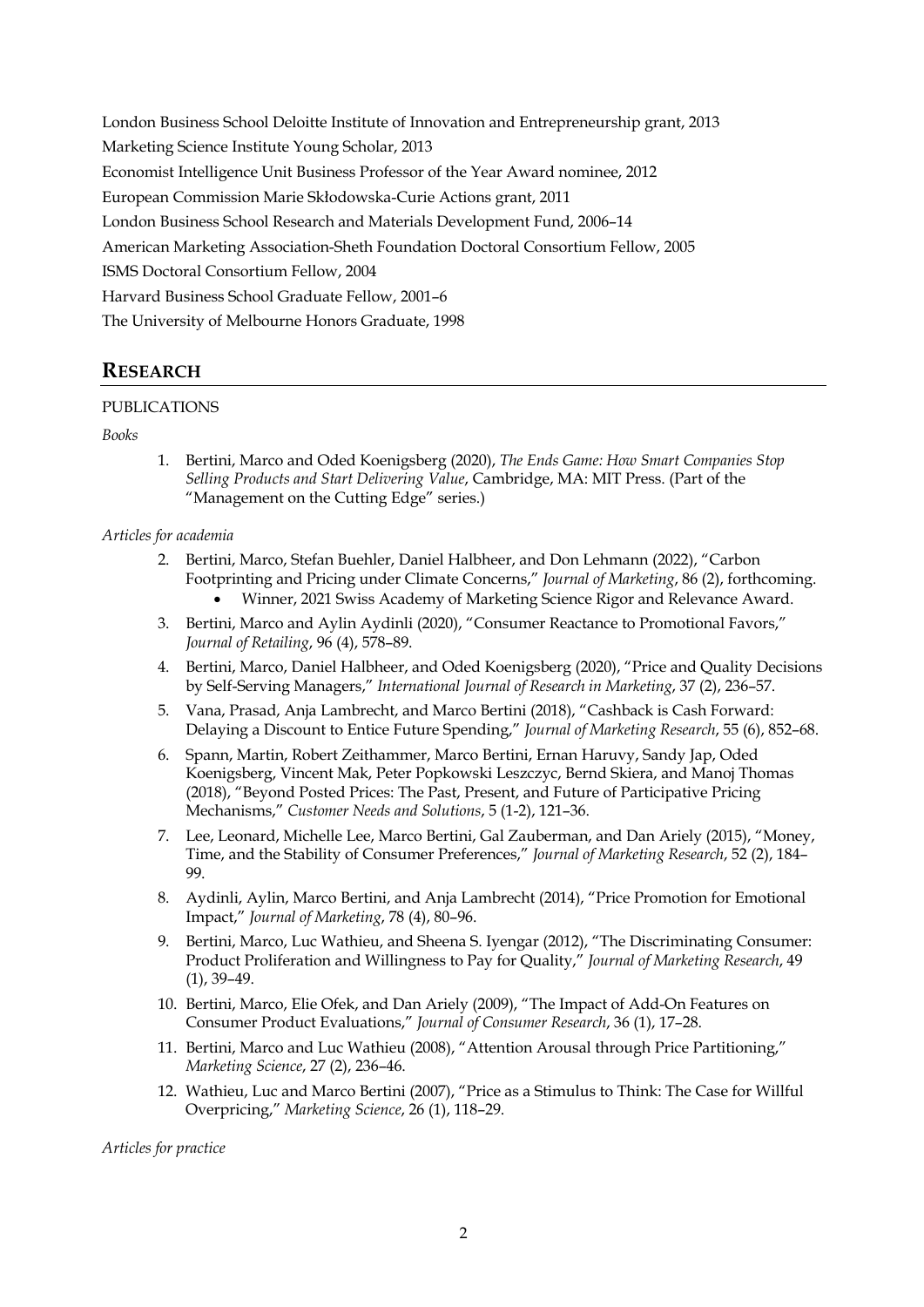- 13. Bertini, Marco, John Pineda, Amadeus Petzke, and Jean-Manuel Izaret (2021), "Can We Afford Sustainable Business? Taking a Creative Approach to Price Can Benefit Society, the Environment—and Your Company," *MIT Sloan Management Review*, 63 (1), 25–33.
- 14. Bertini, Marco and Oded Koenigsberg (2021), "The Pitfalls of Pricing Algorithms: Be Mindful of How They Can Hurt Your Brand," *Harvard Business Review*, 99 (5), 74–83.
- 15. Bertini, Marco and Oded Koenigsberg (2020), "Competing on Customer Outcomes," *MIT Sloan Management Review*, 62 (1), 78–84.
- 16. Bertini, Marco and Nader Tavassoli (2017), "When It's Time to Expand Beyond the Base," *Harvard Business Review*, 95 (5), 143–7.
- 17. Bertini, Marco and Nader Tavassoli (2015), "Can One Business Unit Have Two Revenue Models?" *Harvard Business Review*, 93 (3), 121–5.
- 18. Bertini, Marco and Oded Koenigsberg (2014), "When Customers Help Set Prices," *MIT Sloan Management Review*, 55 (4), 57–64.
- 19. Bertini, Marco and John T. Gourville (2012), "Pricing to Create Shared Value," *Harvard Business Review*, 90 (6), 96–104.
- 20. Bertini, Marco, Luc Wathieu, Betsy Page Sigman, and Michael I. Norton (2012), "Do Social Deal Sites Really Work?" *Harvard Business Review*, 90 (5), 139–43.
- 21. Bertini, Marco and John T. Gourville (2011), "Time for a Unified Campaign?" *Harvard Business Review*, 89 (6), 129–33.
- 22. Bertini, Marco, John T. Gourville, and Elie Ofek (2011), "The Best Way to Name Your Product 2.0," *Harvard Business Review*, 89 (5), 36.
- 23. Bertini, Marco and Nirmalya Kumar (2010), "The Upstart's Assault," *Harvard Business Review*, 88 (7–8), 159–63.
- 24. Bertini, Marco and Luc Wathieu (2010), "How to Stop Customers from Fixating on Price," *Harvard Business Review*, 88 (5), 84–91.

### *Book chapters*

25. Bertini, Marco (2017), "Put the Customers' Money Where Your Mouth Is," in *Dear CEO: 50 Personal Letters from the World's Leading Business Thinkers*, London: Bloomsbury, 19–21.

#### *Teaching materials*

- 1. Ofek, Elie, Marco Bertini, Dilyana Karadzhova Botha, and Esel Cekin (2021), "Project Maji: Pricing Water in Sub-Saharan Africa," Harvard Business School case study, 9-522-043.
- 2. Ofek, Elie, Marco Bertini, and Nicole Tempest Keller (2021), "GoPro: Becoming a Subscription Hero," Harvard Business School case study, N-522-022.
- 3. Ofek, Elie, Marco Bertini, and Alpana Thapar (2021), "STARZPLAY: Shooting for the Stars," Harvard Business School case study 9-522-005.
- 4. Bertini, Marco, Elie Ofek, and Julia Kelley (2021), "Worldreader: Helping Readers Build a Better World," Harvard Business School case study 9-522-003.
- 5. Bertini, Marco and Oded Koenigsberg (2021), "NiPay's Pricing Conundrum," London Business School compact case study, CCS-21-006.
- 6. Bertini, Marco and Oded Koenigsberg (2020), "Twisterden: Pricing a Go-to-Market Strategy," London Business School compact case study CCS-21-004.
- 7. Ofek, Elie, Eyal Bialogorsky, Marco Bertini, and Oded Koenigsberg (2020), "SenseAim Technologies: Pricing to Win," Harvard Business School exercise 9-521-049.
- 8. Ofek, Elie, Marco Bertini, Oded Koenigsberg, Elena Corsi, and Emer Moloney (2020), "Holaluz: Taking on the Spanish Energy Market," Harvard Business School case study 9-521- 045.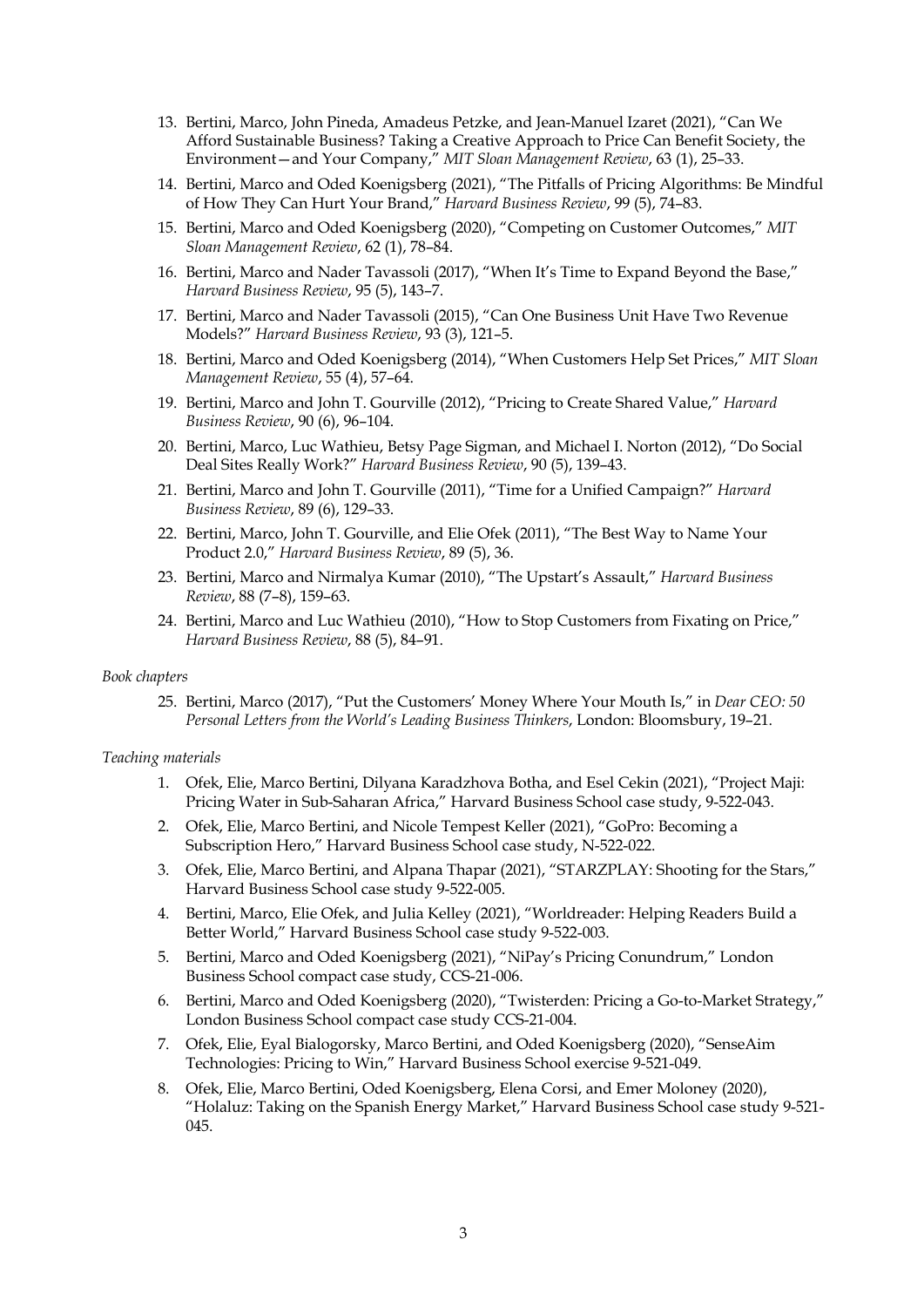- 9. Ofek, Elie, Marco Bertini, Oded Koenigsberg, and George Gonzalez (2020) "HP Instant Ink: (Self) Disrupting the Consumer Printing Market," Harvard Business School case study 9-521- 016 and teaching note 5-521-084.
- 10. Ofek, Elie, Marco Bertini, and Oded Koenigsberg, and James Weber (2020), "Pearson: Efficacy 2.0," Harvard Business School case study 9-521-012 and teaching note 5-521-115.
- 11. Ofek, Elie, Marco Bertini, Oded Koenigsberg, and Amy Klopfenstein (2020), "Pricing at Netflix," Harvard Business School case study 9-521-004.
- 12. Bertini, Marco and Nader Tavassoli (2013), "Revenue Model Innovation at Roche Diagnostics," London Business School case study, CS-13-015.
- 13. Norton, Michael I., Luc Wathieu, Betsy Page Sigman, and Marco Bertini (2012), "What's the Deal with LivingSocial?" Harvard Business School case study 9-512-065 and teaching note 5- 513-086.
- 14. Gourville, John T. and Marco Bertini (2011), "Barceló Hotels and Resorts (A)," Harvard Business School case study 9-511-108.
- 15. Bertini, Marco and Diogo Coelho (2010), "Global Graphics: Pricing in a New Market," London Business School case study CS-10-014.
- 16. Gourville, John T. and Marco Bertini (2010), "The London 2012 Olympic Games," Harvard Business School case study 9-510-039 and teaching note 5-511-027.
- 17. Bertini, Marco, Alastair Hirst, and Nirmalya Kumar (2009), "BT Business: Responding to 'Free Forever'," London Business School case study CS-08-041.
- 18. Bertini, Marco, Edward Parkinson, and Donna Everatt (2008), "Viagogo (A) (B)," London Business School case studies CS-08-039/040.
- 19. Bertini, Marco, Eduard Guiu, and José Luis Nueno (2002), "Vitamax Technologies," IESE Business School, case study M-1139-E.
- 20. Bertini, Marco, Victoria Carrión, and José Luis Nueno (2001), "Muxxic Latina," IESE Business School case study M-1135-E.
- 21. Bertini, Marco, Magali Lamyin, and José Luis Nueno (2001), "Teléfonos de México, S.A. de C.V. and the Prodigy Internet Plus Decision," IESE Business School case study M-1124-E.
- 22. Bertini, Marco and José Luis Nueno (2001), "Canal Satélite Digital," IESE Business School case study M-1121-E.
- 23. Bertini, Marco and José Luis Nueno (2001), "Lastminute.com (A) (B) (C)," IESE Business School case studies M-1115/1116/1117-E.
- 24. Bertini, Marco, Victoria Carrión, and José Luis Nueno (2002), "The Recorded Music Industry," IESE Business School technical note MN-337-E.

### *Other publications*

- 25. Bertini, Marco (2020), "Selling Value, Not Subscriptions, Is the Future of Business," *Forbes*, October 15.
- 26. van Lin, Arjen, Aylin Aydinli, Bertini, Marco, Erica van Herpen, and Julia von Schuckmann (2021), "Does Cash Really Mean Trash? An Empirical Investigation into the Effect of Retailer Price Promotions on Household Food Waste," *Marketing Science Institute*, report 20-131.
- 27. Reisman, Richard and Marco Bertini (2018), "A Novel Architecture to Monetize Digital Offerings," *Journal of Revenue and Pricing Management*, 17 (6), 453–8.
- 28. Bertini, Marco and Nader Tavassoli (2017), "When You Have to Choose Between Core and New Customers," *Harvard Business Review*, digital article, June 26.
- 29. Bertini, Marco (2014), "Price Wars and the Managers Who Start Them," *Business Strategy Review*, 25 (4), 52–5.
- 30. Bertini, Marco, Oded Koenigsberg, and Daniel Halbheer (2014), "Claiming the Credit," *Business Strategy Review*, 25 (1), 8.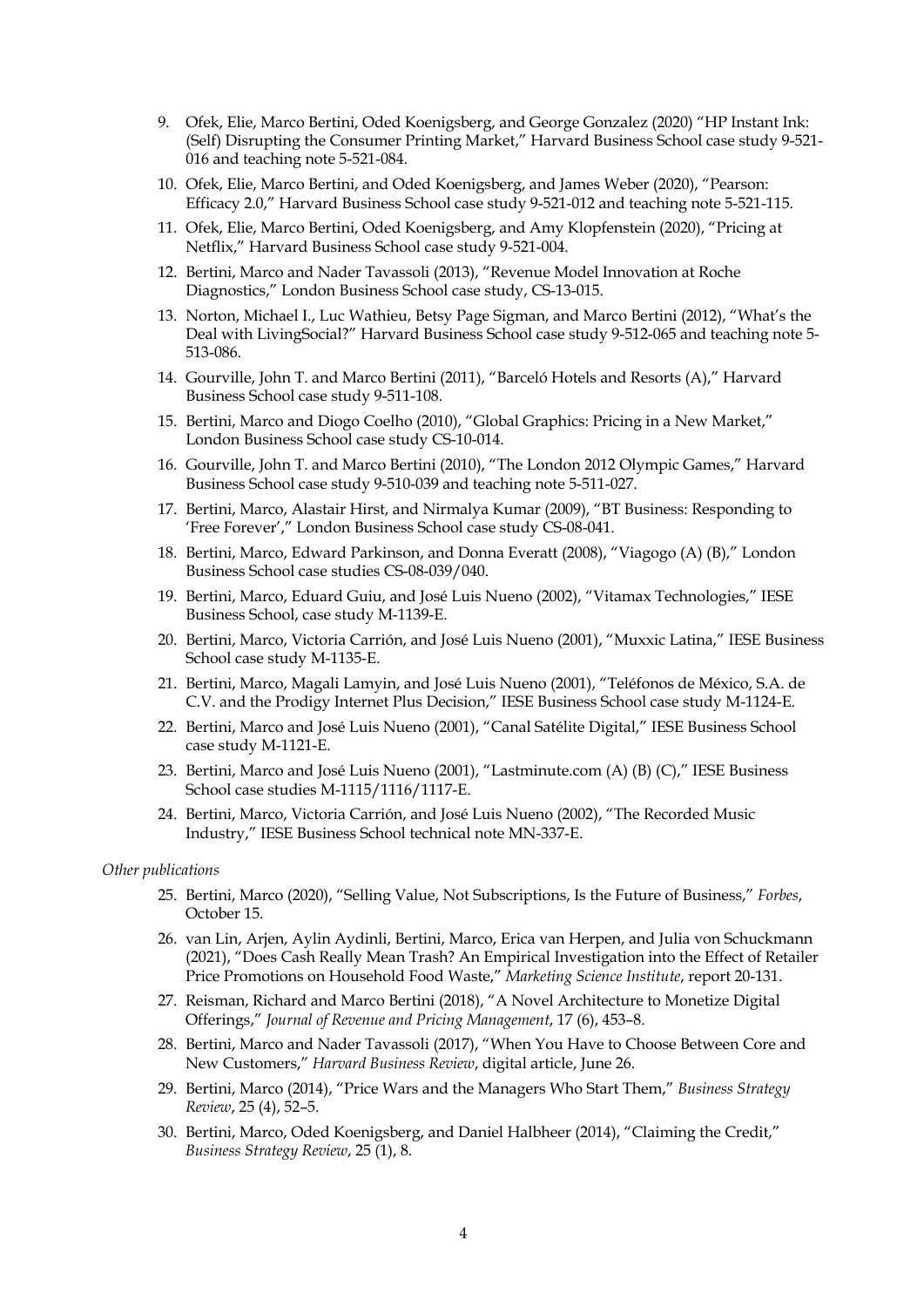- 31. Bertini, Marco and Richard Reisman (2013), "When Selling Digital Content, Let the Customer Set the Price," *Harvard Business Review*, digital article, November 18.
- 32. Ham, Tim and Marco Bertini (2013), "The Right Price, at the Right Moment, to the Right Customer," *Business Strategy Review*, 24 (1), 49–53.
- 33. Bertini, Marco (2012), "Holiday Discounts Are a Dangerous Drug," *Harvard Business Review*, digital article, November 23.
- 34. Bertini, Marco and Luc Wathieu (2012), "Starting Prices and Consumer Sensitivity to Customization," *Marketing Science Institute*, report 12-114.
- 35. Bertini, Marco (2012), "Putting a Price on Customer Loyalty," *Harvard Business Review*, video, July 24.
- 36. Bertini, Marco and John T. Gourville (2012), "Pricing Lessons from the London Olympics," *Harvard Business Review*, digital article, June 19.
- 37. Bertini, Marco (2012), "The Price of Olympic Success," *Business Strategy Review*, 23 (2), 43–7.
- 38. Bertini, Marco and Nader Tavassoli (2012), "Commercialising a Product: Managing Price as Part of Branding," *Financial Times*, May 8.
- 39. Bertini, Marco and Luc Wathieu (2012), "Price Wars and the Managers Who Start Them," *Business Strategy Review*, digital article, March 6.
- 40. Bertini, Marco and Ricardo Cabornero (2012), "The Perils of Popularity," *Business Strategy Review*, 23 (1), 51–5.
- 41. Bertini, Marco and Luc Wathieu (2011), "Choice Helps High-End Products, Hurts Low-End Products," *Harvard Business Review*, digital article, December 7.
- 42. Bertini, Marco, John T. Gourville, and Elie Ofek (2011), "When the Name Is the Game," *Business Strategy Review*, 22 (3), 50–5.
- 43. Bertini, Marco and Luc Wathieu (2011), "Pricing the Priceless," *Harvard Business Review*, digital article, July 20.
- 44. Hinterhuber, Andreas and Marco Bertini (2011), "Profiting When Customers Choose Value over Price," *Business Strategy Review*, 22 (1), 46–9.
- 45. Bertini, Marco (2008), "Shoppers Care About More than Just Price," *The Grocer*, November 8.
- 46. Bertini, Marco, Elie Ofek, and Dan Ariely (2008), "The Art of Positioning Product Enhancements," *Strategy+Business*, digital article, April 3.
- 47. Bertini, Marco, John Gourville, and Elie Ofek (2007), "The Branding of Next-Generation Products," *Marketing Science Institute*, report 07-113.

#### WORK IN PROGRESS

The situational samaritan: how and why marketplace conditions shape prosocial consumer behaviors (with L. Barros, G. Donnelly, J. von Schuckmann), under review, *Journal of Marketing Research*.

If customer relationships matter, why do businesses play tricks with their prices? (with A. Kronrod, J. von Schuckmann), under review, *California Management Review*.

Timing the disclosure of prices: should firms delay the inevitable? (with D. Aparicio).

Does cash really mean trash? An empirical investigation into the effect of retailer price promotions on household food waste (with A. van Lin, A. Aydinli, E. van Herpen, J. von Schuckmann).

Pricing and supply chain transparency to conscientious consumers (with S. Buehler, D. Halbheer).

Estimates, quotes, and negotiation in the pricing of projects (with E. Bialogorsky, O. Koenigsberg, D. Halbheer)

How commercial should your nonprofit be? (with M. Beckett, J.M. Izaret, R. Hutchinson)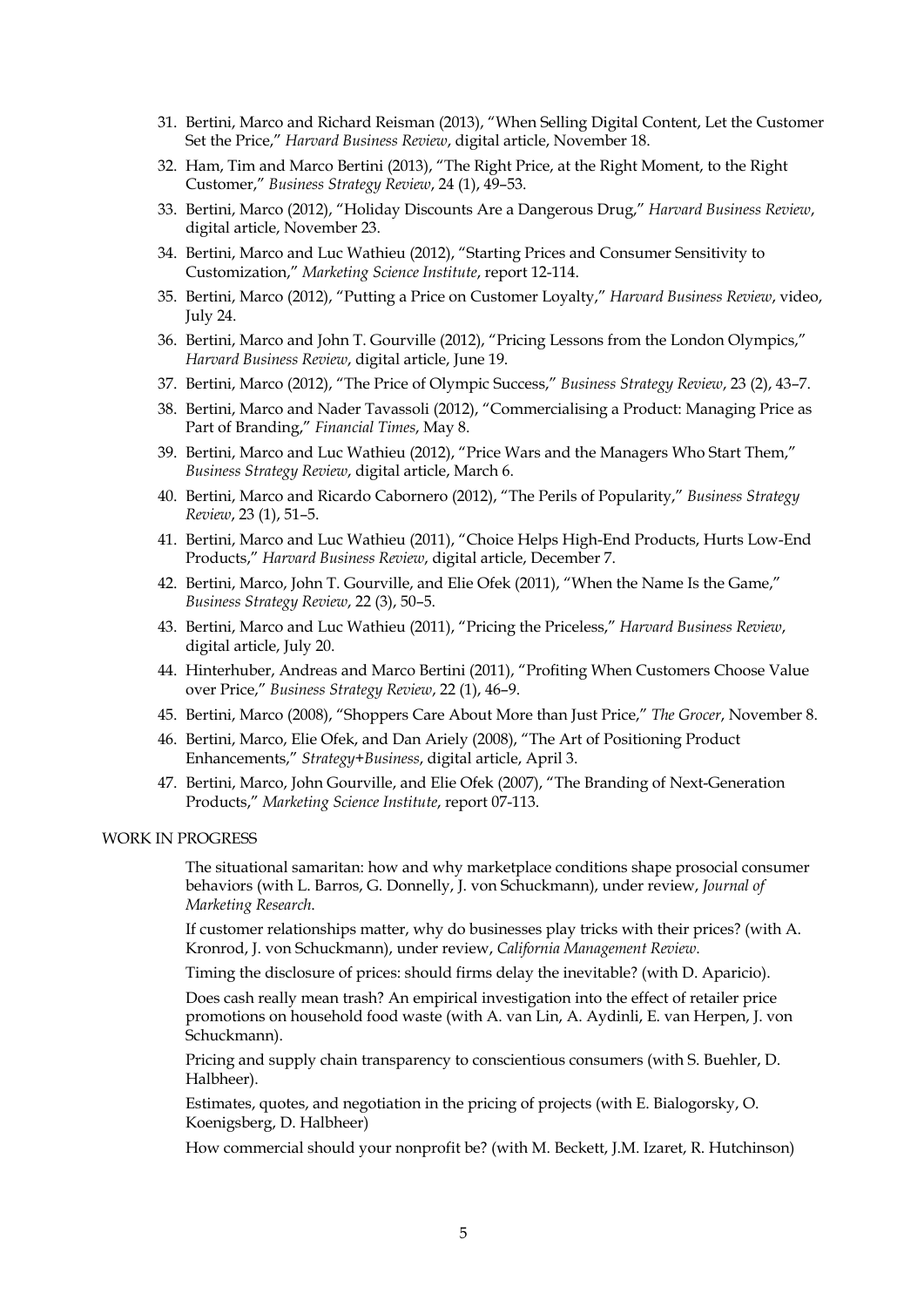Cakeonomics: harnessing customer advantage to grow your business (with O. Koenigsberg, E. Ofek)

Pricing when WTP depends on the posted price (with L. Wathieu, M. O'Donnell)

# **TEACHING**

### DEGREE PROGRAMMES

#### *Executive Master of Business Administration*

Marketing Strategy (London Business School–Columbia Business School, Warsaw University of Technology Business School), Pricing Strategy (Esade, Georgetown University–Esade, University of Cambridge).

#### *Master of Business Administration*

Marketing Strategy (Esade, IESE Business School, London Business School), Pricing Strategy (Esade, Harvard Business School, London Business School).

#### *Master of Science*

Pricing Strategy (Esade).

#### *PhD*

Behavioural Research in Pricing (Esade, London Business School), Design and Analysis of Experiments (London Business School), Judgment and Decision Making (London Business School).

#### EXECUTIVE EDUCATION

#### *Custom programs*

Air Liquide, Banco Bilbao Vizcaya Argentaria, Boston Consulting Group, Ceská Sporitelna, The Coca-Cola Company, DAC Beachcroft, De Brauw, Ericsson, European Centre for Executive Development, ExxonMobil, Fédération Internationale de l'Automobile, Guangzhou Liby Enterprise, Hennes and Mauritz, Hewlett-Packard, Iberdrola, International Commerce Institute, LeasePlan, Linde, IBM, Merck Serono, PREMO, Repsol, The Royal Mail, Sberbank, Seidor, Starbev, Strauss Coffee, Sun Microsystems, Telekom Austria, Telenor, Transmed, University of Witwatersrand, Venrex, Vodafone, Yili, Young Presidents' Organization.

#### *Open enrolment programs*

Pricing and Revenue Maximisation (Luxembourg School of Business), Advanced Marketing Strategy (Esade), inDIGITAL (Esade), Strategic Pricing (Aalto University), Chief Marketing Officer Programme (CEIBS), Strategic Pricing Management (GfK Academy), Market-Driving Strategies (London Business School), Customer-Focused Marketing (London Business School).

### **PROFESSIONAL ACTIVITIES**

### ADVISING AND CONSULTING

AC Hotels, Armacell, Arrow Electronics, Astrazeneca, Chevron-Texaco, De Beers, Emel, Lasso, Merck, Merck Serono, Miller Brewing Company, Peregrine Corporation, Procter and Gamble, Smart Currency Exchange, Unión Española de Explosivos, USA Tobacco Education and Prevention Board.

#### KEYNOTES AND TALKS

TopLine, Simon-Kucher and Partners, 2021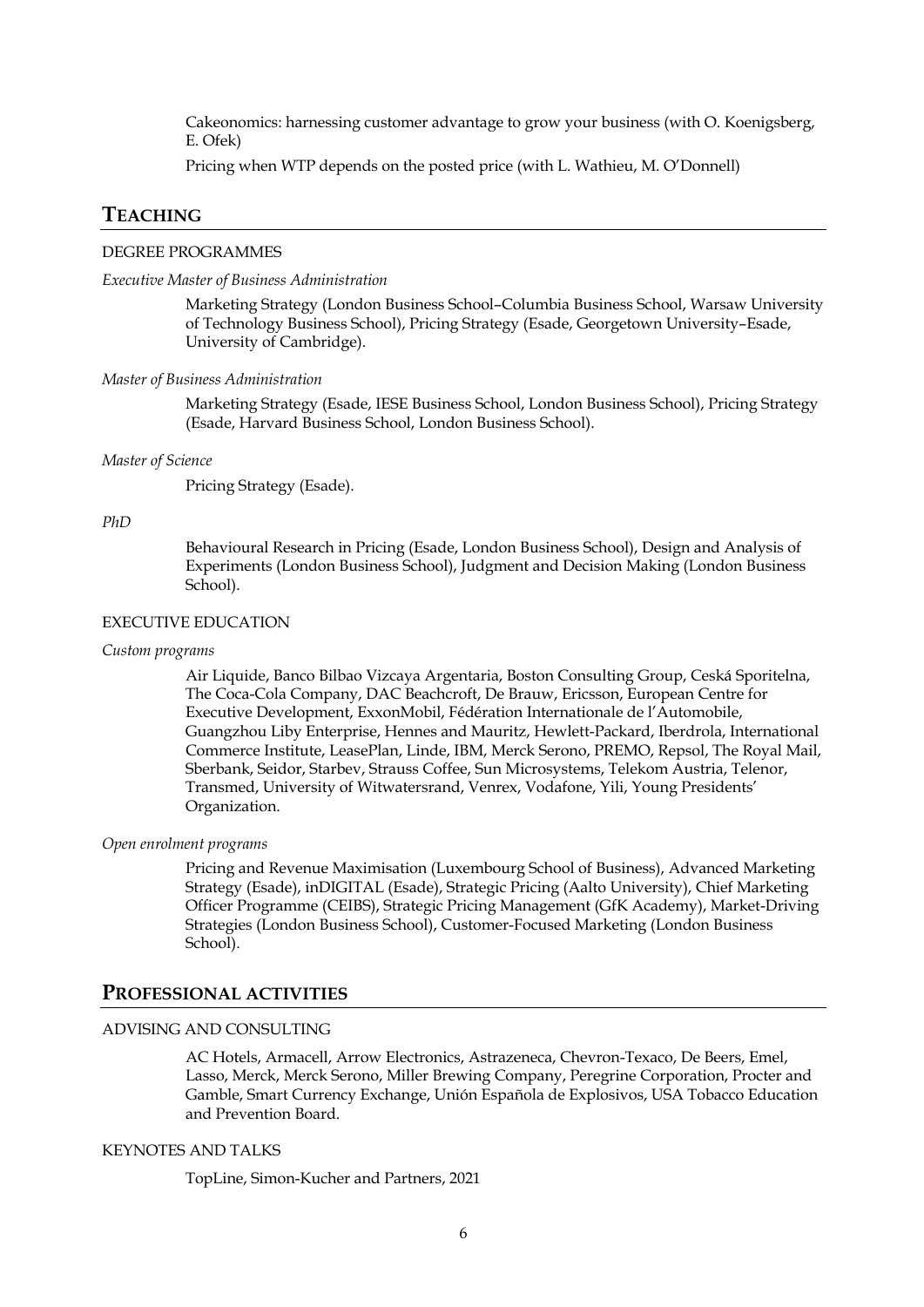Pricing and Revenue Management Summit, Boston Consulting Group, 2021 One Meeting, BBVA, 2019 Pricing Roundtable, Boston Consulting Group, 2019 World Marketing and Sales Forum, World of Business Ideas, 2019 Leadership Conference, Badger International, 2019 Nordic Business Forum Sweden, Nordic Business Forum, 2019 CEO Conference, Investcorp, 2019 One Team One Vision, Novartis, 2019 EMEA HPS HW Category Event, HP, 2018 Annual Convention, EMEA Power Transmission Distributors Association, 2018 Global Sales Conference, Elkem, 2017 Global Effective Pricing Summit, Corporate Parity, 2017 Four Years from Now, Mobile World Congress, 2017 Congreso Nacional Marketing, Asociación para el Progreso de la Dirección, 2015 Eurasia Consumer Summit, TeliaSonera, 2015 Innovation for Growth, Science|Business, 2015 Global Conference, Permira Advisers, 2015 Possibilities Conference, Austbrokers and IBNA Members, 2015 European Pricing Conference, Professional Pricing Society, 2014 BIG Chief Executive Officer P2P Meeting, PerCapita, 2014 Successful Selling, Institute of Sales and Marketing Management, 2013 Achieving Commercial Excellence, Roland Berger, 2013 Financial Director Summit, Financial Director, 2013 Aftermarket Forum, European Pricing Platform, 2013 Executive Forum, Global Retail Marketing Association, 2013 Directors Meeting, International Association of Department Stores, 2013 Directors Club Meeting, Presidents Institute, 2013 Commercial Excellence Conference, Simon-Kucher and Partners, 2012 Global Leadership Summit, London Business School, 2012 Chief Information Officer European Meeting, The Research Board, 2010 Commercial Alignment Forum, GlaxoSmithKline, 2007

### **WORKSHOPS**

Armacell, Association of Language Travel Organisations, Barceló Hotels and Resorts, Boehringer Ingelheim, Bolton Alimentari, British Sky Broadcasting, British Telecommunications, Brown-Forman, European House—Ambrosetti, Fox Networks, Havas Media, Hewlett-Packard, In Vivo BVA, John Lewis Partnership, Mondi, Novartis, Occidental Hotels and Resorts, Orange, Pearson Ham Consulting, Pfizer, Poclain Hydraulics, Poste Italiane, Presidents Institute, PricewaterhouseCoopers, Procter and Gamble, Roland Berger, Schibsted, Shell, Smart Currency Exchange, Telia Company, UK Technology Strategy Board, Valassis, Valora, Vodafone, Voestalpine, Which?, Worldreader.

### **SERVICE**

ACADEMIA *Boards and committees*